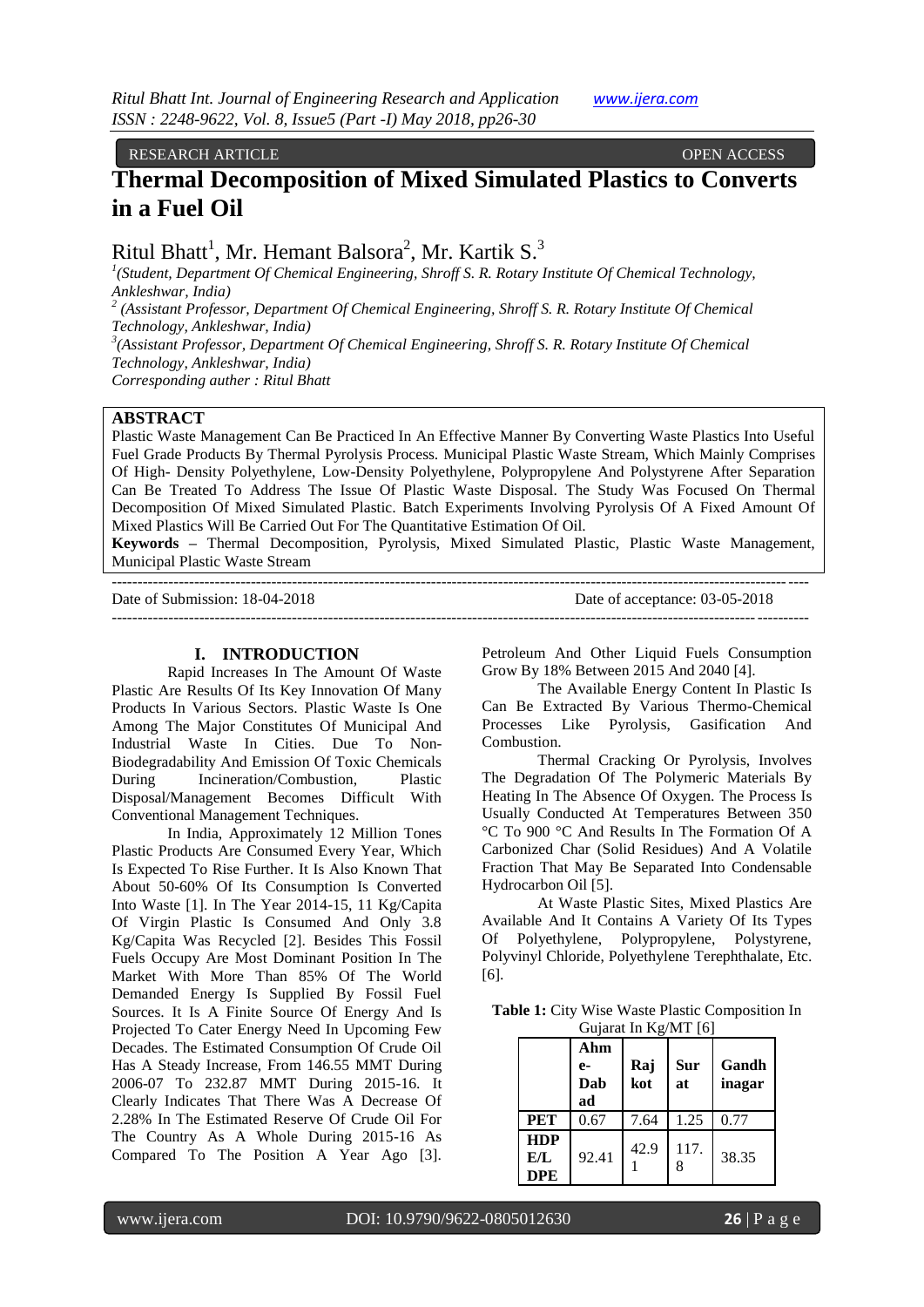| . | www.ijera.com |
|---|---------------|
|   |               |

|           | $\vert$ PVC $\vert$ 0.82 $\vert$ 3.55 $\vert$ 0.9 |      |      | 0.944 |
|-----------|---------------------------------------------------|------|------|-------|
| <b>PP</b> | 6.75                                              | 1.17 | 0.68 | 1.52  |
| <b>PS</b> |                                                   | 2.14 | 1.39 | 6.01  |
| Othe      | 0                                                 | 11.8 | 2.64 | 0.46  |

In Table 1, Waste Plastic Composition Is Showing In Kg/MT Of Gujarat Major Populated Cities. Four Plastic Material I.E. HDPE, LDPE, PP, And PS Are Present In A Huge Amount In The Waste Sites. So, It Is Very Important To Study The Thermal Pyrolysis Of Mixed Plastic.

Williams And Williams [7] Investigated Pyrolysis Of Mixed-Plastic Waste In Which They Study The Interaction Of The Main Plastic Types In Plastic Mixtures Is Significant. Experiments Are Carried On Fixed Bed Reactor And They Produced A Hydrocarbon Gas Consisting Of Hydrogen, Alkane, And Alkene Gases And An Oil/Wax With Negligible Concentrations Of Aromatic Species With Alkenes, Alkanes, And Alkadienes In Predicting The Likely Yield And Composition Of Products From Different Plastic Mixtures. They Concluded That Pyrolysis Of PS Produced A Low Yield Of Gas And No Char Formation. Pyrolysis Of PVC Also Produced An Aromatic Oil; There Was Also A Significant Formation Of Char. Pyrolysis Of PET Produced A Large Yield Of Gas Mainly. The Influence Of Mixing HDPE, LDPE, PP, PVC, And PET In A 1:1 Mixture With PS Resulted In A Much Higher Gas Yield Than Would Be Predicted From The Single Plastic Pyrolysis Data. The Molecular Weight Distribution And Number And Weight Averaged Molecular Weights Of The Oil Produced From The Mixed Plastics Pyrolysis Was Markedly Reduced Due To The Process Of Mixing Compared To Those Of The Individual Plastic Pyrolysis Oil/Wax.

Siddiqui And Redhwi [8] Investigated The Thermal Pyrolysis Of Low-Density Polyethylene (LDPE), High-Density Polyethylene (HDPE), Polypropylene (PP), Polyethylene Terephthalate (PET) And Polystyrene (PS). These Plastics Were Studied Individually And In Mixed Ratios With PS. The Experiments Were Carried In A Microtubular Reactor. The Result Indicated That Ratio 1:1 Afforded Best Results In The Form Of Conversion.

Miandad, Barakat, Aburiazaiza, Rehan, Ismail, And Nizami [9] Investigated The Influence Of Plastic Waste Type On Pyrolysis Yield. They Concluded That Pyrolysis Of PE Converted The Feedstock Into Wax Instead Of Liquid Oil Due To Its Long Carbon Chain Structure. Addition Of PS With PP Reduced The Liquid Oil Yield. Mixing Of PS With PE Reduced The Liquid Yield In Comparison To Individual PS Pyrolysis. Mixing Of PP With PE Increased The Gases And Char Yield With A Decrease In Liquid Oil Yield. Furthermore,

An Addition Of PS And PP With PE At A Ratio Of 50/25/25% Has Slightly Increased The Liquid Oil Yield.

Buekens And Huang [10] Suggested That Thermal Pyrolysis Process For Mixed Plastic Is Carried Out In A Batch Reactor. At Various Temperature, Product Yield Is Different, Reactor Type And Its Design Also Affect The Product Yield.

Temperature Is One Of The Most Significant Operating Parameters In Pyrolysis Since It Controls The Cracking Reaction Of The Polymer Chain. Temperature Has The Greatest Impact On Reaction Rate That May Influence Product Composition Of Liquid, Gaseous And Char For All Plastics. Sharuddin, Abnisa, Daud, And Aroua [11] Suggested That, For Gaseous Products, Higher Temperature More Than 500 ºc Is Enough But If The Liquid Is Preferred A Temperature Range Of 300– 500 ºc Is Recommended. Murata, Sato And Sakata [12] Concluded That The Reaction Pressure Takes Part Directly In The Scission Of C–C Links During Thermal Degradation Of Polymers. Chain-End Scission That The Reaction Pressure Has An Effect On. On The Other Hand, The Random Scission Does Not Exhibit Any Appreciable Effect Of Pressure, Since It Takes Place In A Liquid Phase.

Panda [13] Concluded That Longer Residence Time Favors A Secondary Conversion Of Primary Products, Yielding More Coke, Tar, As Well As Thermally Stable Products, Thus Gradually Obscuring The Effect Of Original Polymer Structure. Effect Of Residence Time On Product Yield Is More Pronounced At Lower Than Higher Temperatures.

In This Study, Experiments Are Carried Out On A Single As Well As Mixed Virgin Plastics And Percentage Yield Analysis Of The Liquid Product Obtained From It.

### **II. EXPERIMENTAL**

### **2.1 Plastic Investigated**

Four Virgin Plastic I.E. High-Density Polyethylene, Low-Density Polyethylene, Polypropylene, And Polystyrene Are Used In This Study. Also, This Four Are Mixed With Each Other And Its Composition Is Synthetically Prepared, Similar To Ahmedabad City Waste Plastic Site Shown In Table 2.

**Table 2:** Composition Of Plastic (In % Mass) In The Mixture

| ivilatulu |             |       |       |  |  |
|-----------|-------------|-------|-------|--|--|
|           | HDPE   LDPE | РP    |       |  |  |
| 16.208    | 46.208      | 6.752 | 1.408 |  |  |

**2.2 Proximate And Ultimate Analysis**

The Proximate And Ultimate Analyses Were Performed At BEIL Ankleshwar-India, The Results Of The Same Are Shown In Table 3 And 4.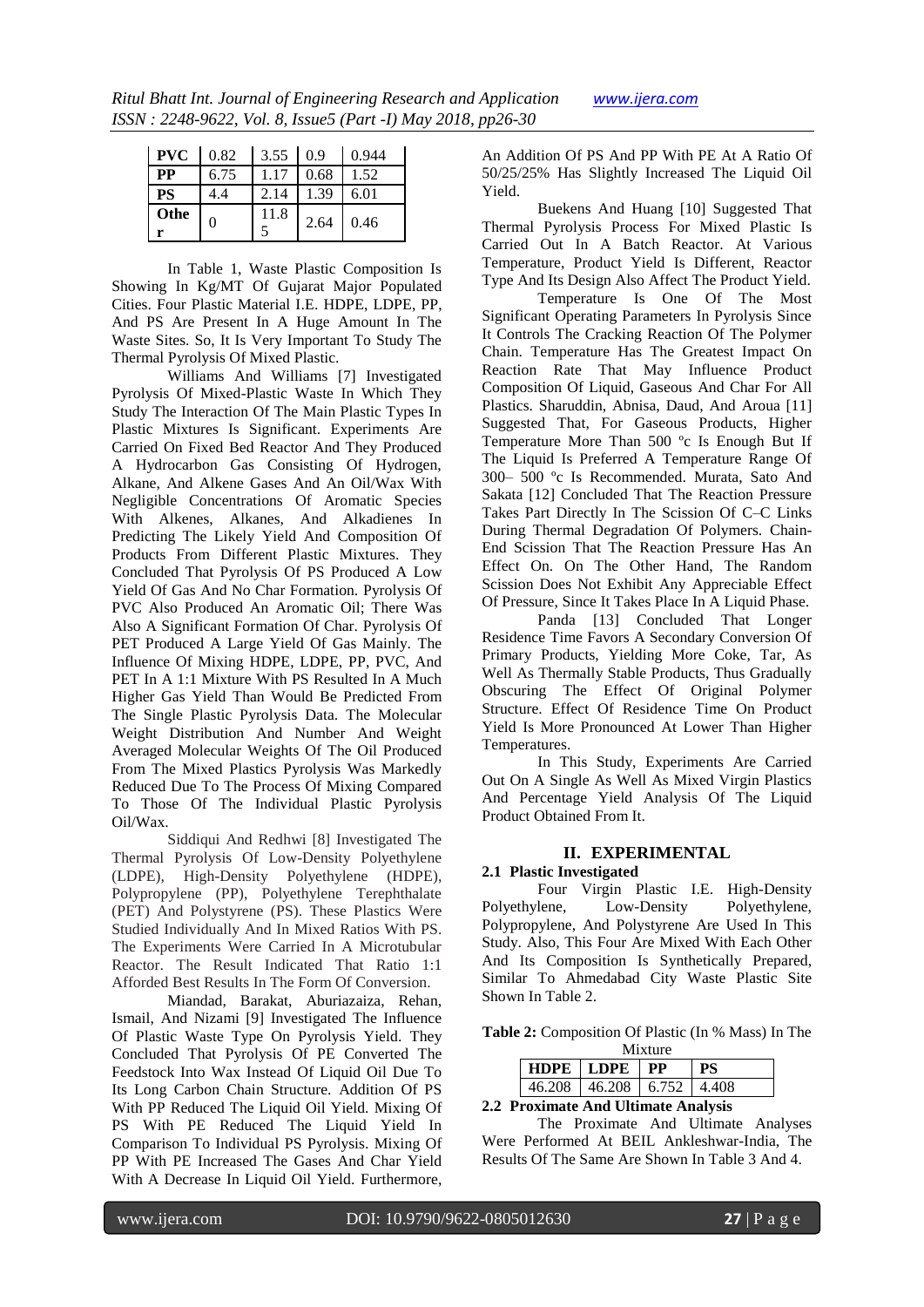#### **Table 3:** Proximate Analysis Of Mixed Plastic

| Materia | Proximate Analysis |      |        |        |
|---------|--------------------|------|--------|--------|
|         | М                  | Ash  | Volati | Fixed  |
|         | (LO)               | (% ) | le     | Carbon |
|         | D)                 |      | Matter | (% )   |
|         | $\%$               |      | $(\%$  |        |
| Mixed   | 0.5                | 0.05 | 98.73  | 0.69   |
| Virgin  |                    |      |        |        |
| Plastic |                    |      |        |        |

| Table 4: Ultimate Analysis Of Mixed Plastic |  |
|---------------------------------------------|--|
|---------------------------------------------|--|

| Materi  | <b>Ultimate Analysis</b> |      |      |      | CV   |
|---------|--------------------------|------|------|------|------|
| al      | C<br>S<br>N              |      |      |      | Cal  |
|         | (% )                     | (% ) | (% ) | (% ) |      |
|         |                          |      |      |      |      |
| Mixed   | 0.0                      | 85.  | 8.4  | 5.6  | 9371 |
| Virgin  |                          |      |      |      |      |
| Plastic |                          |      |      |      |      |

#### **2.3 Lab Scale Experimental**

The Feedstock Used For These Experiments Was High-Density Polyethylene, Low-Density Polyethylene, Polypropylene, And Polystyrene. First Set Of Experiments Are Carried Out On Individual Plastic And Then Mixed Plastic And Its Composition Were Similar To Waste Plastic Composition Of Ahmedabad City. The Experimental Set-Up Are Shown In The Fig. 1.



**Fig. 1: Lab Scale Experimental Set-Up**

In Each Experiment, A 250 Ml, 2 Necks Round Bottom Flask Was Used. In Which, In Every Experiment The Same Amount Of Feedstock Was Taken That Is 25 Gm. For These Experiments, Apparatus Like The Heater For The Heating Purpose Of Feedstock; The Condenser For Cooling Of Hydrocarbon Vapors; Temperature Sensors For Sensing The Temperature Is Dipped In The Round Bottom Flask For Sensing The Inner Temperature Which We Can Read On The Display Installed Left Side Of The Heater. A Thermometer Equipped With Thermowell Was Used For Checking The Vapor Temperature Produced From The Reactor. For Cooling The Hydrocarbon Vapors, A Simple Tap

Water Was Introduced In The Shell Of The Condenser And In The Tube Side, Hydrocarbon Vapors Were Condensed. This Is One Type Of Single Pipe Shell And Tube Heat Exchanger. Here The Coolant Flow And Hydrocarbon Vapors Flow In Countercurrent Fashion.

Oil Collector Installed To Collect The Condensed Oil And Besides This Non-Condensable Gases Are Direct Goes Into A Beaker Which Is Filled With Water. Bubbles Were Formed During Collected The Non-Condensable Gases In The Beaker.

#### **III. RESULT AND DISCUSSION 3.1 Proximate And Ultimate Analysis**

In Table 3 And 4 Shows The Result Of A Proximate And Ultimate Analysis. The Data Shows, The Highest Percentage Of Volatile Matter (98.73 %) Present. Volatile Matter Is That Portion Of The Plastic Material Which Is Converted Into The Gas Phases During The Heating Process. It Represents The How Much Amount Of Liquid Oil Is Produced Where High Volatile Matter Contents Correspond To Higher Liquid Oil Produced From The Pyrolysis Process.

Moisture Content Is Measured With The Amount Of Water Lost From The Plastic Material Upon Drying To A Constant Weight. In The Mixed Virgin Plastic, Moisture Content (0.52 %) Present. It Is Directly Affected By Physical And Chemical Properties Of The Material Which It Absorbs With The Help Of Existing Water In The Environment.

Ash Content Of The Plastic Material Is The Non-Combustible Residue Left After Burning Of Plastics, Which Represents The Natural Substances After Carbon, Oxygen, Sulfur, And Water. In Mixed Virgin Plastic, Ash Content (0.059 %) Present.

Carbon Found In The Plastic Material Which Is Left After A Volatile Test Is Called Fixed Carbon. It Is The Carbon Remaining On The Surface As Charcoal. In Mixed Virgin Plastic, Fixed Carbon Is (0.691 %) Present. A High Percentage Of Fixed Carbon Means That Material Requires A Longer Detention Time On The Surface To Achieve Complete Combustion.

An Ultimate Analysis Is Also Being Carried Out For The Plastic Sample, Showing The Component- Wise Fraction Content In The Mixed Virgin Plastic. In This, High Carbon (85.3%) And Hydrogen (8.47%) Content. This Means Mostly The Hydrocarbon Components Present In The Mixed Virgin Plastic. The Presence Of Carbon And Hydrogen Content Lead Plastic To Have Higher Energy Content. Sulfur And Nitrogen Are Content Is Very Less Amount 0.016% And 5.63% Respectively. Sulfur Present In Very Negligible Amount But Very Less Amount Of This Sulfur Is Due To Physical Processes Of Manufacturing Of Plastics. This Negligible Amount Of Sulfur And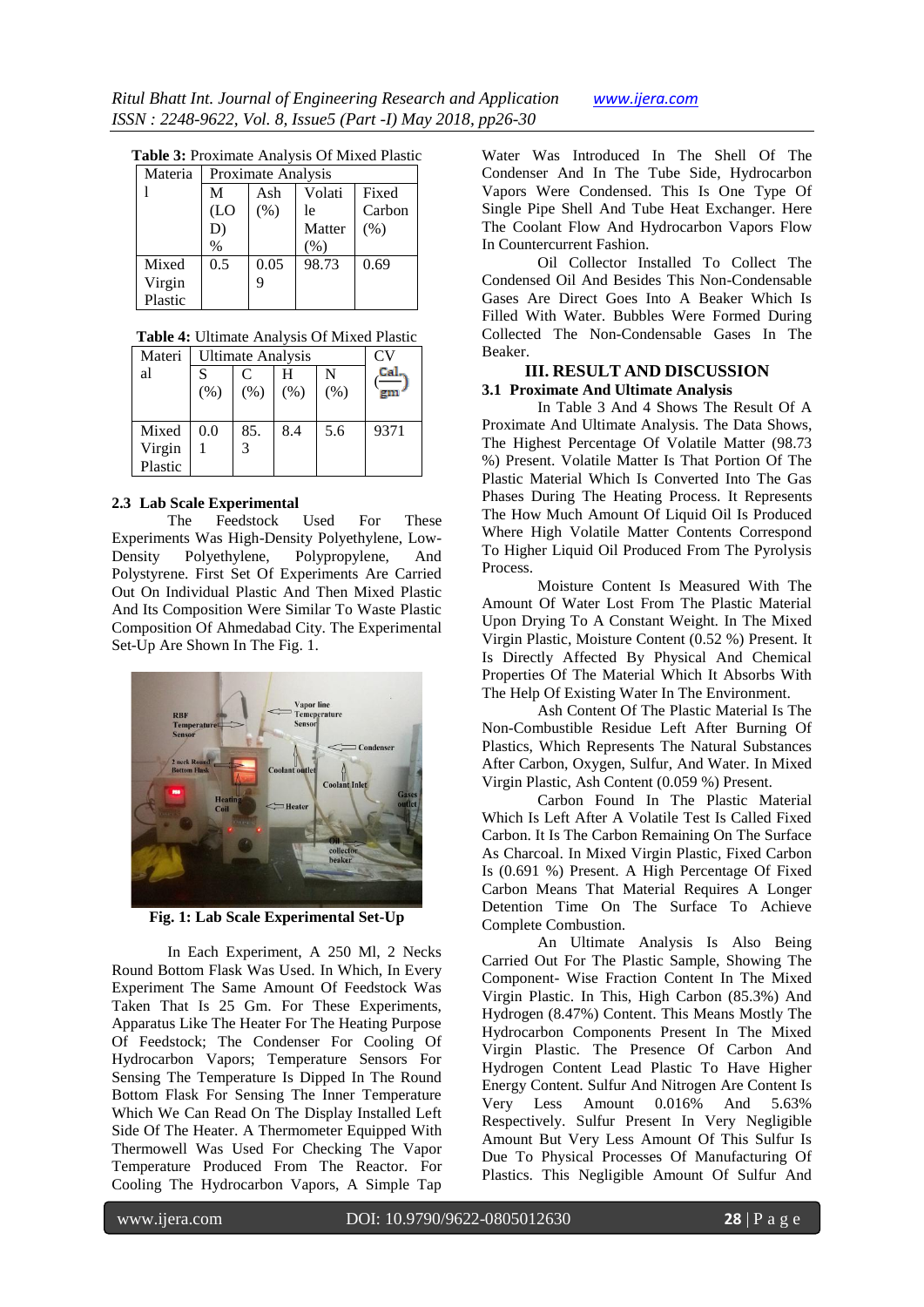Nitrogen Fractions Told That There Were Negligible Chances To Generate The  $So_{x}$ ,  $No_{x}$ , Etc. Also, No Chlorine Contents Plastic Were Taken In This Study Which Was Generated The Harmful Gases Like Polychlorinated Dibenzo Para Dioxins (PCDD), Polychlorinated Dibenzofurans (PCDF) Etc.

In Ultimate Analysis (Table 4), The Calorific Value Of The Sample I.E. Mixed Plastic Is 9371 Calorie/Gm. This Value Indicated That The Huge Amount Of Energy Was Contained In This Sample And This Amount Of Energy Was Converted Into Valuable Liquid Products.

#### **3.2 Experimental**

Experiments Were Carried In Small Lab Scale Which Is Available In The Laboratory. Whatever Yield Was Coming Is Shown In Fig. 2.



Analysis Of Fig. 2, Tytolysis Of An<br>Individual As Well As Mixed Virgin Plastic Was<br>Carried Out. The Result Shows That PS Gives The Analysis Of Fig. 2, Pyrolysis Of An Carried Out. The Result Shows That PS Gives The Highest Amount Of Oil (Above 80%) Producing From Plastic. LDPE, HDPE Producing Average 62% And 65% Of Oil-Producing Respectively. Compare To All Individual Plastic Material, Mixed Virgin Plastics Are Less Producing The Oil, It Is About 56.02% Only.

Pyrolysis Of HDPE And LDPE Converted The Feedstock Into Wax Instead Of Liquid Oil Due To Its Long Carbon Chain Structure. So, In Mixed Virgin Plastic Composition, Highest Amount Of Feedstock Is HDPE And LDPE. PP And PS Present In Very Less Amount. Because Of This Composition Ratio, There Are Decreasing In Oil (Mass %) In Mixed Virgin Plastic.

Also Observing The Residence Time During These Experiments. In All The Experiments, 25 Gm Of Mixed Plastic Is Treated And All Takes Around One And Half Hour To Complete The Decomposition Process. Also, Temperature Is The Most Affecting Parameter. A Temperature In These Experiments Is To Maintain Around 400-430 ºc. In

This Temperature Range, Maximum Oil Drops Have Come In Oil Collector. On The Basis Of This Particular Information We Can Say That In This Temperature Range, Maximum Decomposition Of Plastic Material Is Taking Place. During The Experiments, Observing Also The Temperature At Which The First Drop Of Oil Comes. This Indicates The Decomposition Process Of Plastic Material Is Starts. A Temperature At Which The First Drop Of Oil In Both The Run Is Comes In HDPE At 263 ºc & 268 ºc, LDPE At 256 ºc & 252 ºc, PP At 223 ºc & 231 ºc, PS At 168 ºc & 175 ºc And Mixed Plastic At 252 ºc & 243 ºc. In The Beginning, White Color Fumes Are Generated In The Reactor But That Is Not Crack Vapor. So Need A Specific Residence Time To Crack The Material. Once The Cracking Starts, Oil Drops Are Also Coming In The Collector. So, Residence Time And The Temperature Are Highly Affected In The Decomposition Process.

#### **IV. CONCLUSION**

Numbers Of Experiments Are Carried Out On The Individual As Well As Mixed Plastics And Checked The Percentage Yield Of Products Analysis. The Result Shows That PS Gives The Highest Amount Of Oil (Above 80%) Producing From Plastic. LDPE, HDPE Producing Average 62% And 65% Of Oil-Producing Respectively. Compare To All Individual Plastic Material, Mixed Virgin Plastics Are Less Producing The Oil, It Is About 56.02% Only. Due To The Long Carbon Chain In HDPE And LDPE, Converted Feedstock Into Wax And Decreases In Liquid Yield.

Observed. Giving The Maximum Residence Time Is Observed. Giving The Maximum Residence Time Is<br>Helpful To Crack The Feedstock In A Reactor<br>Before The First Drop Of Oil Was Not Come In A Effect Of Residence Time And Temperature On The Decomposition Process Also Helpful To Crack The Feedstock In A Reactor Collector. The Temperature In These Experiments Is To Maintain Around 400-430 ºc. In This Temperature Range, Maximum Oil Drops Have Come In Oil Collector.

On The Bases Of Proximate And Ultimate Analysis, It Is Concluded That No Toxic As Well As Harmful Gases Like  $So_x$ ,  $No_x$ , Furans, Etc. Are Generated From The Decomposition Process.

#### **Acknowledgments**

I Express My Sincere Thanks To My Research Guides Mr. Hemant Balsora And Mr. Kartik S. (Assistant Prof. Of Chemical Engineering Department), For Them Motivational Support And Continuous Flow Of Encouragement While Working In The Direction Of Preparing Of The Project. I Would Like To Appreciate The Guidance Given The Judging Panel Especially In Our Project Presentation That Has Improved Our Presentation Skills By Their Comment And Tips.